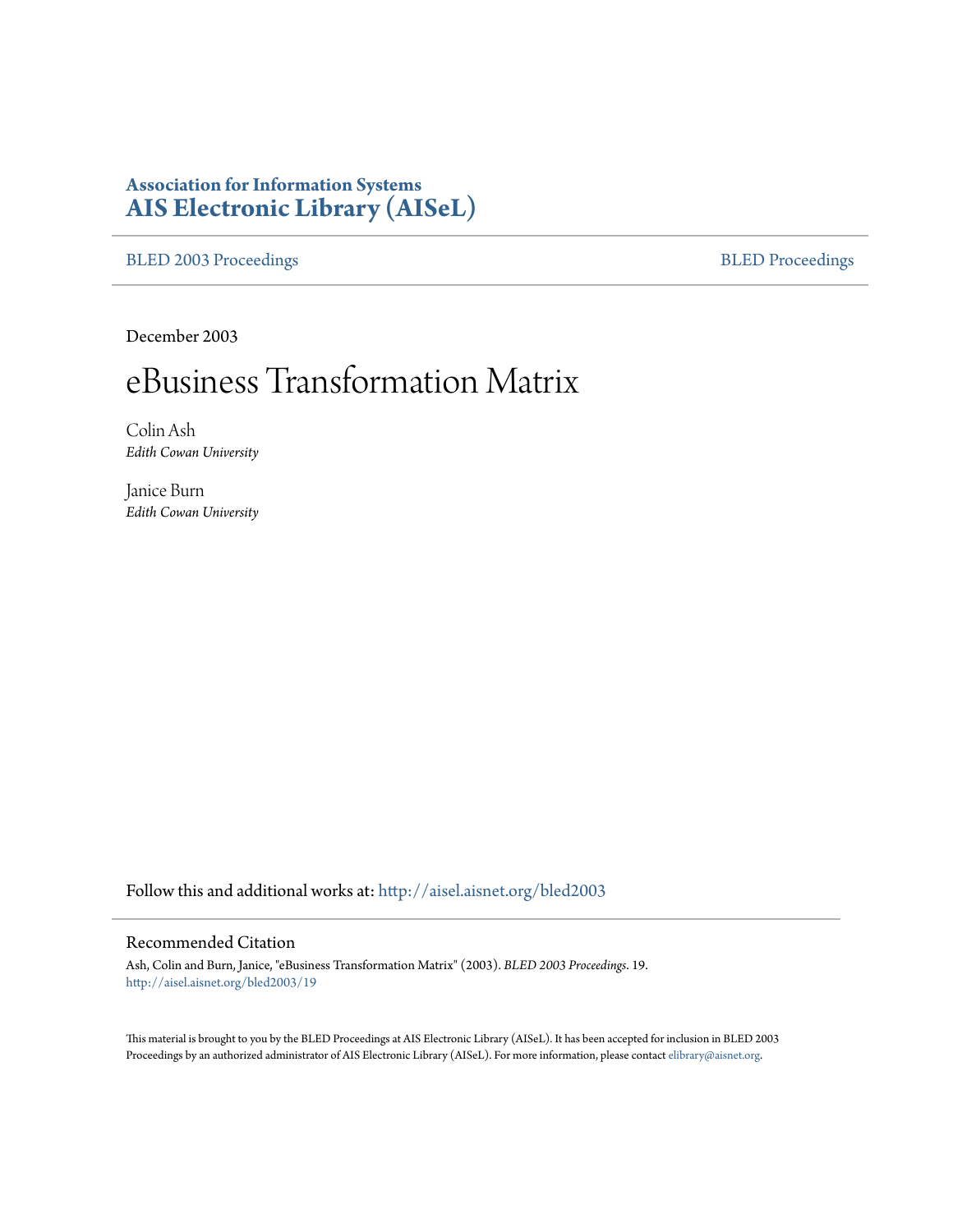# **16th Bled eCommerce Conference**

#### **eTransformation**

Bled, Slovenia, June 9 - 11, 2003

# **eBusiness Transformation Matrix**

**Colin G. Ash, Janice M. Burn** 

Edith Cowan University, Australia C.Ash@Ecu.edu.au, J.Burn@Ecu.edu.au

#### **Abstract**

*A model of e-business transformation is developed for ERP enabled organisations, based on the findings of a longitudinal multiple case study. The model is represented as a matrix along three stages of e-business growth. The theory embedded within the matrix recommends that successful ebusiness transformation with ERP occurs when; B2B* value propositions *are realised through* integration *and* differentiation of technologies, *used to support new* business models *for delivering* products and services *online. In addition, the management focus evolves through self-service, and empowerment towards extensive relationship building.* 

## **1. Introduction**

This paper presents the consolidated results from a longitudinal study into e-business implementations through ERP (e-ERP). The study consisted of three separate stages, each employing a different research model to investigate three research questions:

- Q.1: How do organisations maximise benefits from e-ERP implementations?
- Q.2: What factors facilitate and/or inhibit success of e-ERP implementations?
- Q.3: Is there a particular pattern of business transformation for successful e-ERP implementations?

We bring together the antecedents of e-business success using the findings from case analyses against three separate research models: B2B interaction, e-business change, and virtual organising. A single model of e-business transformation (eBT) is proposed that focuses on realising the benefits of B2B interaction, from virtual organising by utilising the facilitators of successful e-business change. This model of eBT represents a comprehensive view of e-ERP as the fusion of the three research models, mapped into various stages of e-business development; integration, differentiation, and demonstration of value propositions. The authors argue that successful e-business transformation with ERP occurs when *value propositions* are realised through *integration* and *differentiation, of technologies* used to support new *business models* to deliver *products and services*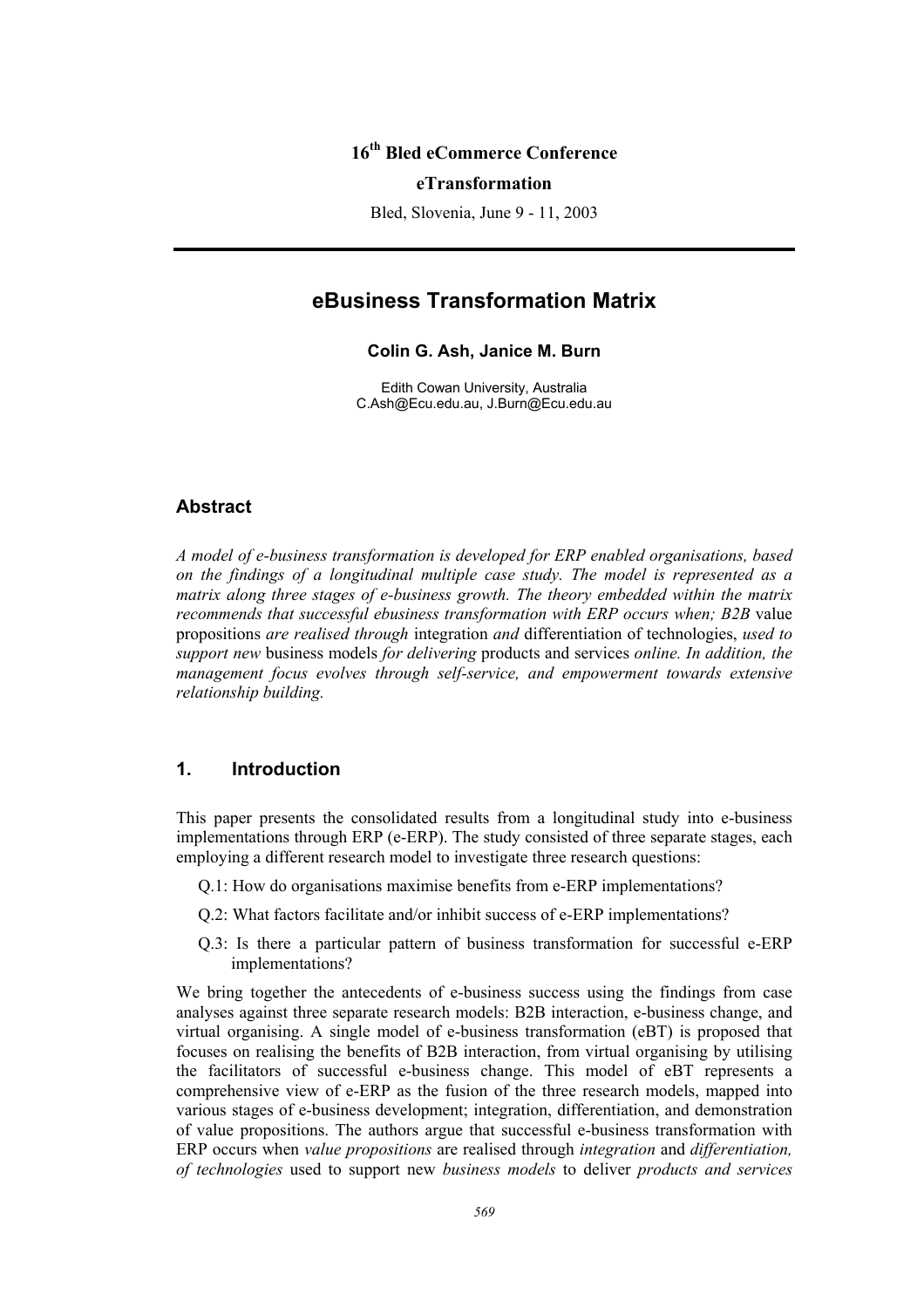online. The associated management issues evolve through self-service, care and empowerment towards extensive relationship building with multiple alliances.

# **2. Theoretical Framework: Triangulation of Research Models**

A comprehensive model of e-ERP implementations may be presented simply, as the fusion of three interrelated models. Figure 1 illustrates e-ERP as a primitive composite view of the three research models.

*Benefits of B2B, e-Business Change, and, Virtual Organising* where:

- Benefits of B2B is illustrated by a two dimensional model (1) where value returns are directly proportional to the level of integration of e-business activity across a set of B2B models (Carlson, 1995). B2B refers to the class of business-tobusiness (B2B) models that include business-to-supplier  $(B2B<sup>S</sup>)$ , business-toemployee (B2E), business to consumer B2C and business-to-corporate customer  $(B2B^C)$ , (Ash, 2001).
- e-Business Change is illustrated by a flat model (2), in which progress is across eleven interrelated components within three broad dimensions based on relevant research in the areas of "organisational change, strategic management innovation, and e-business evaluation" (Guha et al, 1997).
- Virtual Organising is illustrated by a three-dimensional model (3) of e-business activity, that is "applicable to any company." Progress is along the three dimensions of "customer interaction, asset configuration, and leveraging knowledge" (Venkatraman & Henderson, 1998).



#### *Figure 1: Three Faces of e-ERP Implementation*

Each model reflects a different business focus covering organisational theory, strategy, change management, and work practices. These models were evaluated at different stages in the study through a composite case based approach as shown in Figure 2.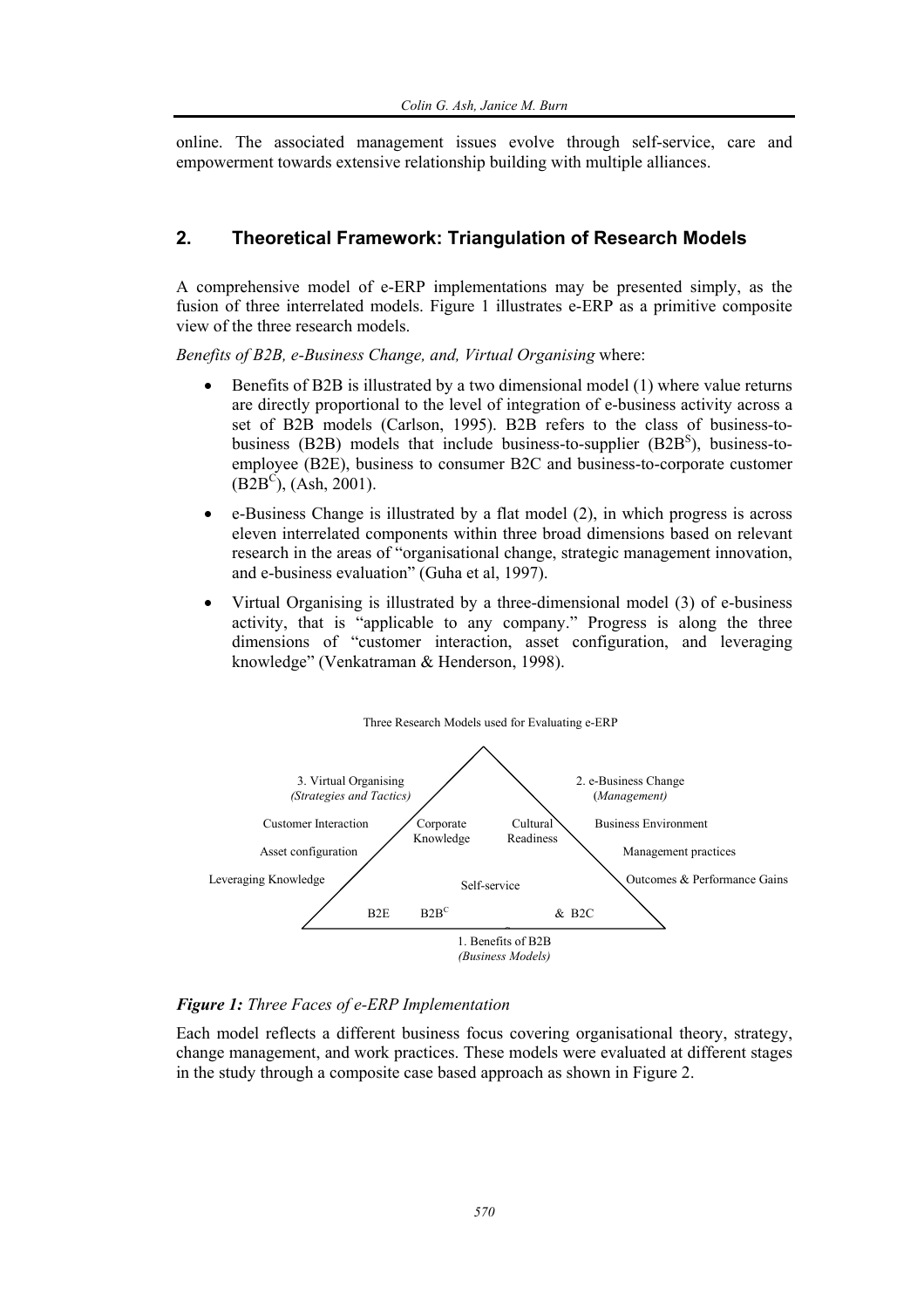*eBusiness Transformation Matrix* 



*Figure 2: Composite Case-based Research Method* 

A pilot case study of 5 Australian SAP sites helped ground the theory of the study for Q.1. This was followed by a three-stage study of eleven international cases within a diverse industry context. The final conceptual framework is described in terms of ebusiness transformation (eBT). The concept of eBT is defined as realising the benefits from virtual organising within complex B2B interactions by utilising the facilitators of successful e-business change.

#### *Data Collection and Analysis*

Data was gathered from three sources; primary, secondary and tertiary:

- Primary data from semi-structured interviews conducted November 1999, June 2000, and June 2001 in eleven international organisations.
- Secondary data from company documents collected or sent via emails.
- Tertiary data from case research papers written by third party specialists.

In all cases the focal point for contact was a senior-project manager in the company who was directly responsible or integrally involved with the project from beginning to end. To eliminate any bias by a single respondent, attempts were made to ensure triangulation of data from multiple sources in the organisation. Most of the interviewees were either sponsors of the e-ERP or major team members who had a good, objective, and knowledgeable view of the project. The questions and collection instruments are summarised in Table 1.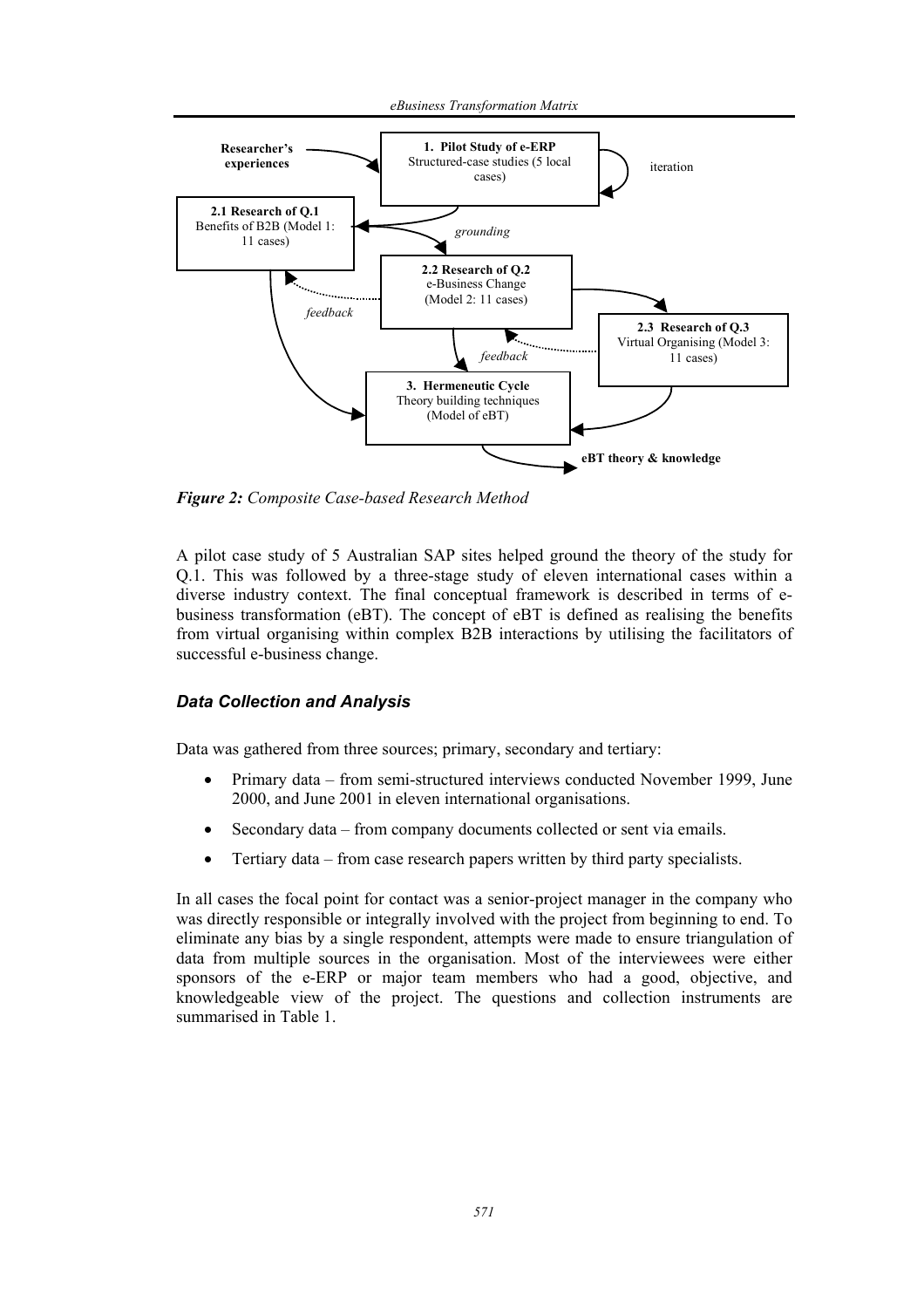| <b>Data Collection Instrument</b><br><b>Ouestions</b> #                                    |                                                                                                                   | Data Analysis                                                                                           |  |
|--------------------------------------------------------------------------------------------|-------------------------------------------------------------------------------------------------------------------|---------------------------------------------------------------------------------------------------------|--|
| 1. How do organisations<br>maximise benefits from<br>e-ERP implementations?                | $1st$ Interview instrument - semi-<br>structured Questionnaire.                                                   | Content analysis of interview data<br>within $CF_1$ model developed from<br>the Pilot Study.            |  |
| 2. What factors facilitate<br>and/or inhibit the success<br>$of e-ERP$<br>implementations? | $2nd$ Interview instrument -<br>semi-structured Questionnaire<br>constructs of components of e-<br>ERP projects.  |                                                                                                         |  |
| 3. Do e-ERP projects fit<br>the strategy of virtual<br>organising?                         | 1 <sup>st</sup> and 3rd Interview<br>instrument - semi-structured<br>Questionnaire and industry<br>presentations. | Map content of all cases to<br>demonstrate the vector<br>interdependence maximum<br>benefits from VOing |  |

|  |  | Table 1: Data Collection and Analysis Matrix |
|--|--|----------------------------------------------|
|--|--|----------------------------------------------|

Table 2 summarise the profiles of the case organisations that participated in the study. The findings are presented by the categories of the three interactive business models summarised as:

| Case Organistion   Industry                       |                 | <b>B2E</b> Interaction           | e-Business Project Title                                        | No. of Users                                  |
|---------------------------------------------------|-----------------|----------------------------------|-----------------------------------------------------------------|-----------------------------------------------|
| 1. Halliburton                                    | Engineering     | Intranet access to               | "Employee Tracking Intranet"                                    | $\sim$ 1100 staff                             |
| 2. UBS                                            | Banking         | ERP                              | "Employee Networking"                                           | $\sim$ 40,000 emps                            |
|                                                   |                 | <b>B2C</b> Interaction           |                                                                 |                                               |
| 3. Wine Society                                   | Retailing       | ERP                              | Internet access to Online Ordering by Members                   | $~10$ staff                                   |
| 4. UNICEF Aust. National                          | Charity         | Internet access to<br>ERP by ASP | 1 <sup>st</sup> Australian Charity Web site                     | $\sim$ 35<br>employees<br>$+30$<br>volunteers |
|                                                   |                 | <b>B2B</b> Interaction           | $(B2BS$ and $B2BC$ )                                            |                                               |
| 5. Biotech                                        |                 | Biotechnology ERP to supplier    | Staff research procurement                                      | $\sim$ 240 staff                              |
| 6. Novartis                                       | Chemical        | catalogues and                   | Sales Order and Rapid<br>Delivery                               | ~22,000                                       |
| 7. Bertelsmann                                    | Media           | Intranet access                  | Simple Ordering e-catalogue                                     | ~28,000                                       |
| 8. Statoil                                        | Oil and Gas     | to ERP data                      | Staff travel procurement                                        | ~18,000                                       |
| 9. Employee-Nat Employment                        |                 |                                  | Simple Ordering e-catalogue                                     | ~14,000                                       |
| 10. FSC - Fujitsu Computer<br>Siemens<br>computer |                 | ERP to corporate<br>customers    | Order Request System<br>extended to an e-Mall of 3<br>companies | ~11,000                                       |
| 11. Dell corp                                     | Computer        | non-ERP                          | Customised online sales                                         | $-27,000$                                     |
| with                                              | --------------- | with                             | Integrated with                                                 |                                               |
| LSI Logic corp                                    | Electronics     | ERP                              | customers MRO procurement                                       | ~14,000                                       |

*Table 2: Business-to-Business Cases*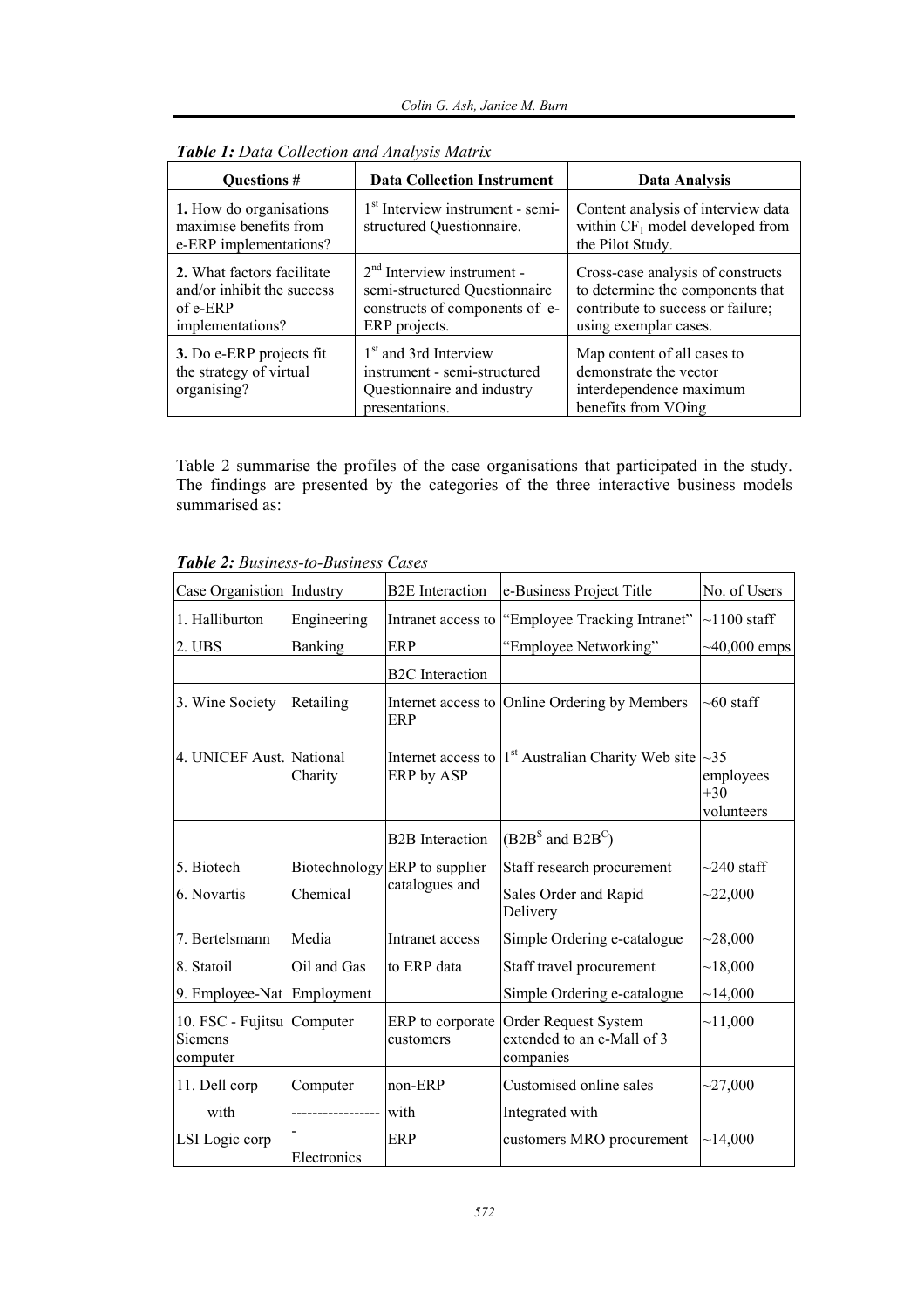- Business-to-employee (B2E) to harness the flow/sharing of corporate information, via intranets.
- Business-to-consumer (B2C) to access a 24x7 global consumer base, via the Web.
- Business-to-Business ( $B2B<sup>S</sup>$  and  $B2B<sup>C</sup>$ ) to support supply chain management between partner organisations.

Within each classification the case findings are presented in order of increasing ebusiness application sophistication.

The case material collected was used to verify all the strategic characteristics of ebusiness transformation and to develop the eBT model. This can be used as a strategy and organisational management guide for managers throughout different stages of e-business implementation.

# **3. Model of eBusiness Transformation**

To develop a precisely defined theory of eBT, we begin by identifying the basic research themes, displayed as a model in Figure 3.



*Figure 3: e-Business Transformation Model* 

Figure 3 illustrates eBT as a comprehensive business architecture that focuses on three interdependent dimensions of online business; *ICT technologies, Products and Services, Business Models* where*:*

- *ICT Technologies* refers to the convergence of technologies for information flow within and between organisations, e.g. e-ERP implementations;
- *Products and Services* refers to asset and competency sourcing for providing cheaper, faster, and improved quality of products and services;
- *Business Models* refers to the architecture of the firm and its network of partners for creating, marketing and delivering value.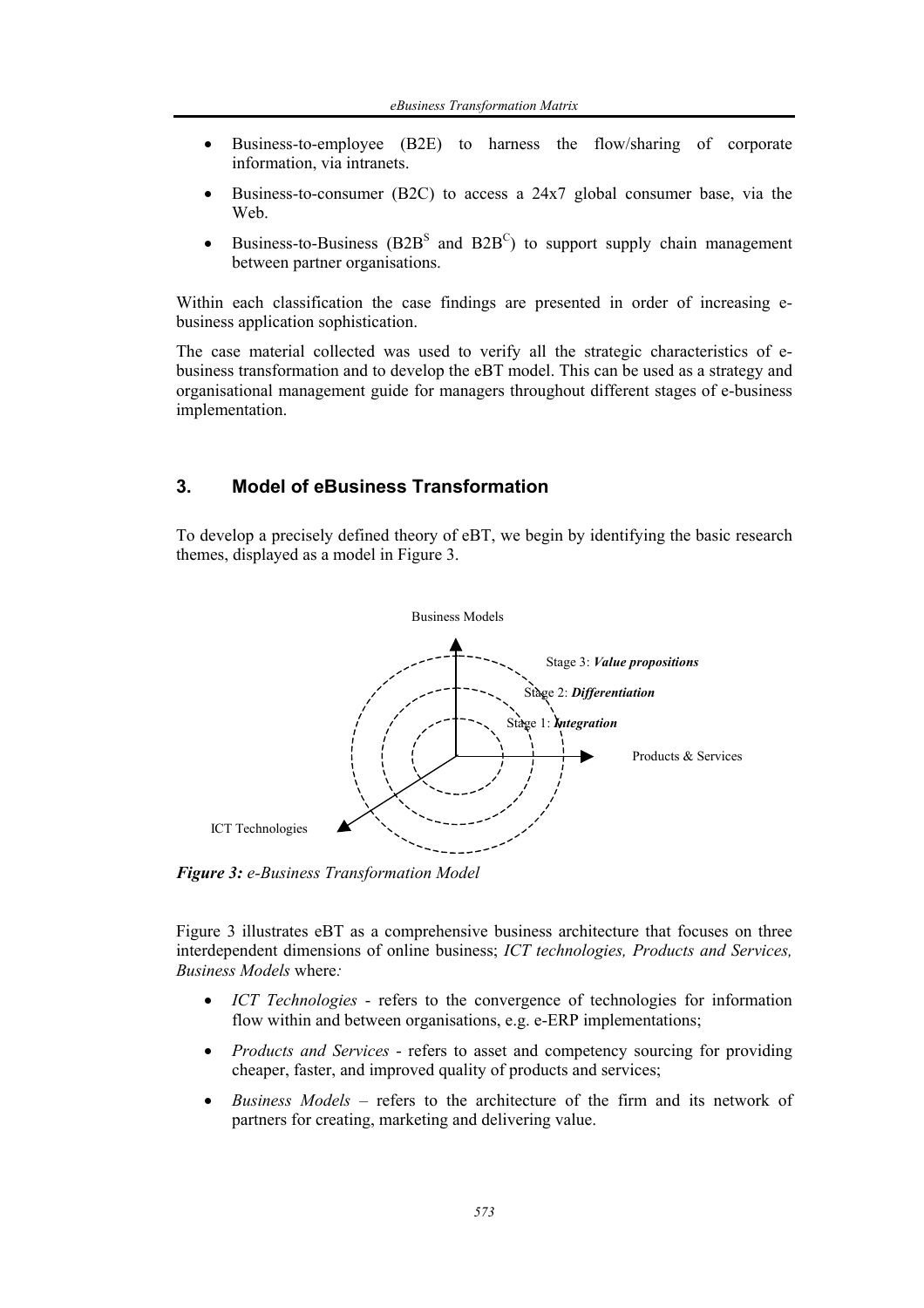#### *Stages of eBusiness Transformation*

Each dimension of the eBT model is further detailed at three stages of greater e-business commitment to integration, differentiation, and demonstration of value propositions. Progress in the first stage focuses on *integration* for achieving efficiency gains in task units such as, customer service, purchasing, and new product development. The second stage focuses on *differentiation* by selecting the most effective resourcing and marketing activities. The third stage focuses on demonstration of *value propositions* within an interorganisational network to design and leverage multiple interdependent communities to create superior economic value (Singh and Thomson, 2002; Venkatraman & Henderson, 1998). Figure 4 illustrates the interrelatedness of the three stages of eBT as:



*Figure 4: Three Stages of e-Business Transformation* 

# **4. eBusiness Transformation Matrix**

Table 3 represents a map of the issues distilled from the findings of this longitudinal three-stage study. It is used to demonstrate the interdependence of the dimensions of ebusiness architecture and the stages of progression. The results of the analysis can be mapped along the e-business stages of growth as; integration of e-business technologies for e-malls and B2B commerce, differentiation of products and services for e-business positioning, and the realisation of value propositions of the e-partnerships.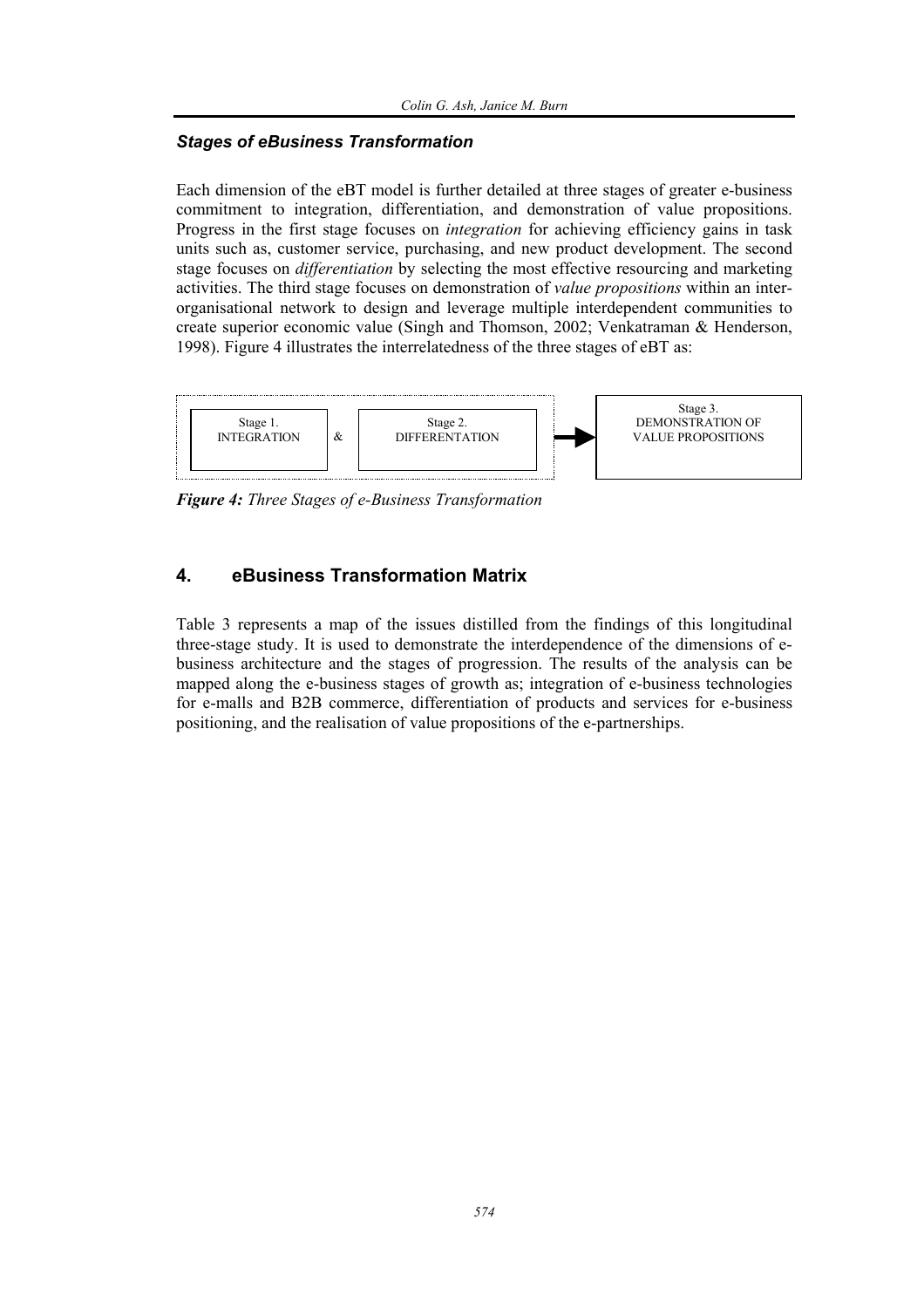|                                                         | <b>Stages of e-Business Transformation</b>                                                                                                          |                                                                                             |                                                                                                                              |  |
|---------------------------------------------------------|-----------------------------------------------------------------------------------------------------------------------------------------------------|---------------------------------------------------------------------------------------------|------------------------------------------------------------------------------------------------------------------------------|--|
|                                                         | $(1999 - )$                                                                                                                                         | $(2000 - )$                                                                                 | $(2001 - )$                                                                                                                  |  |
| <b>Business</b><br>Dimensions                           | Stage 1:<br>Integration                                                                                                                             | Stage 2:<br><b>Differentiation</b>                                                          | Stage 3:<br><b>Demonstration of</b><br><b>Value Propositions</b>                                                             |  |
| <b>Technology</b><br>(virtual<br>infrastructure)        | $*$ ICT<br>ERP with e-Sales $&$<br>e-Procurement<br>applns.                                                                                         | Differential<br>Resourcing<br>ASP vs cost of<br>ownership on the<br>outsourcing spectrum    | Innovative<br>Technologies<br>ERP and non-ERP<br>networks for e-<br>marketplaces                                             |  |
| Products &<br>Services<br>(virtual<br>experience)       | e-Malls<br>e-Mall integration<br>and information<br>exchange                                                                                        | * e-Branding<br>Customisation vs<br>standardisation,<br>Brand identity &<br>integrity       | e-Communities<br>Foster customer,<br>supplier, and<br>employee expertise.<br>Emerging<br>collaborative online<br>communities |  |
| <b>Business Models</b><br>(virtual B2B<br>interactions) | e-Commerce<br>Integration<br>B2B Integration of<br>e-Sales & e-<br>Procurement<br>systems $B2B^C +$<br>$\overline{B}$ <sub>2</sub> $B$ <sup>S</sup> | e-Positioning<br><b>B2B</b> positioning<br>within a range open to<br>private e-marketplaces | * e-Enterprise<br>One2Many vs<br>One <sub>2</sub> One<br>Distinct focus of<br>One <sub>2</sub> One<br>partnerships           |  |
| <b>Examples</b>                                         | Remote experience of<br>e-catalogues. More<br>tasks, "group ware"<br>skills for online<br>communication.                                            | Assemble and<br>coordinate assets;<br>through effective use of<br>online services           | Business network to<br>design and leverage<br>interdependent e-<br>communities.<br>Dependent on<br>relationships             |  |
| Table 3b:                                               | Stages of Management Practice in e-Business                                                                                                         |                                                                                             | Transformation                                                                                                               |  |
| Management focus                                        | Self-service                                                                                                                                        | Empowerment                                                                                 | Relationship building                                                                                                        |  |
| <b>Outcomes and</b><br>Performance<br>Gains             | Improved operating<br>efficiency (ROI)                                                                                                              | Effective resourcing<br>(QWL)                                                               | Virtual and economic<br>value added (EVA)                                                                                    |  |

*Table 3: Matrix of e-Business Transformation for ERP-based Organisations* 

*Key: Return on investment (ROI), Quality of working life (QWL), Economic value added (EVA)* 

*\* The diagonal cells(shaded) represent the essential elements of eBT* 

# *Essential Elements of eBusiness Transformation*

The model of eBT shows business focused at three stages of development with outcomes and performance gains of greater virtual progression:

- Stage 1 Integration of technologies is essential for cost reductions and operating efficiencies;
- Stage 2 Differentiation of products and services is essential for e-business market positioning through effective resourcing.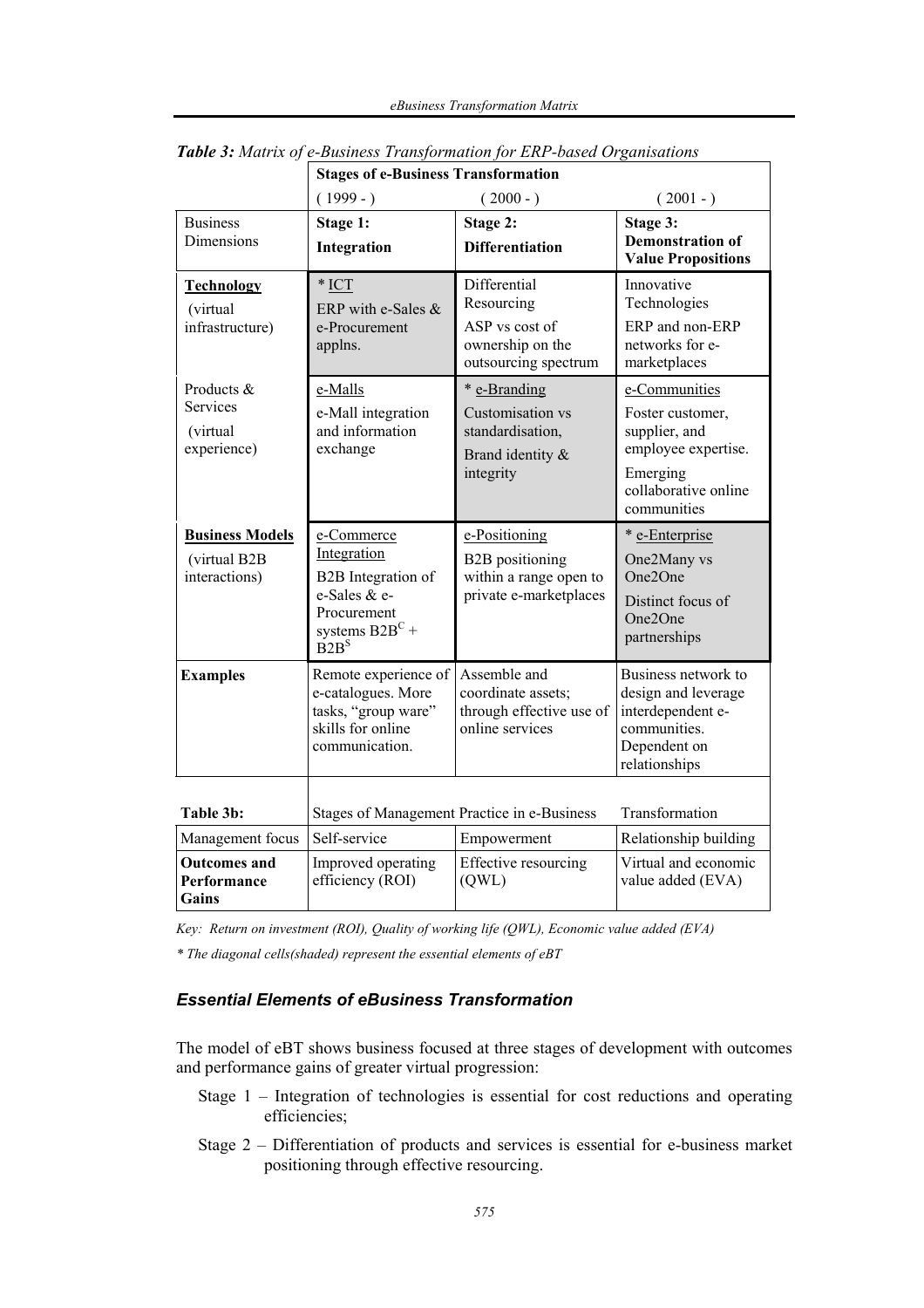Stage 3 – Demonstration of value propositions within B2B interactions is essential for superior economic and virtual value.

In Table 3, the shaded cells in the 3x3 matrix indicate the essential elements of eBT. The other elements contribute to the organisation's competitive advantage. The performance gains are centred on improving operating efficiency, effective use of desktop self-service applications by employees, and the realisation of complementary value adding with B2B interaction.

The management focus is on the exploitation of self-service, the empowerment of individuals, and the extensive relationship building with multiple alliances - suppliers and corporate customers. This exits within a culture of e-business readiness of the organisation and partners.

# **5. Case Analysis for eBusiness Transformation Matrix**

#### *Stage 1: Integration*

#### **Technologies: e-ERP (essential to stage 1)**

The findings show that 'back-end' to 'front-end' enterprise application integration is essential to achieve savings and cost reduction. Integration of the system architecture is made possible through a variety of 'back-end', 'sell-side' and 'buy-side' systems; all 11 cases demonstrated this, but specifically Statoil and Siemens with their standardised ERP platform and e-business applications.

#### **Products and services: e-Malls**

In a study of Australian e-Malls, Singh and Thompson (2002) concluded, "it is apparent that for effective B2B exchange in Australia, standards for interoperability between business partners, and technology integration for information exchange on goods and services is essential", e.g. Fujitsu Siemens Computers (FSC). achieved integration of three group's online sales systems.

#### **Business Models: e-Commerce B2B Integration**

The integration of e-business models,  $B2B^C$  with  $B2B^S$  is essential to maximise efficiency gains, from supporting technology infrastructure, so that people can get the job done efficiently. Two cases of B2B e-business integration with a global computer supplier and its largest corporate customer demonstrate a more complex model. These exemplar cases demonstrate the integration of ERP and non-ERP systems with other ERP systems, using Web-based technologies, to provide the infrastructure required to optimise the overall B2B value chain. Also, the study emphasises the synergistic benefit stream from B2B integration and the interaction of inter-organisation e-business solutions; e.g. Dell and FSC.

#### *Stage 2: Differentiation*

#### **Technologies: Differential Outsourcing**

Segev and Gebauer (2001: 249) argue "the mid points of the outsourcing continuum are the most challenging". From case observations they describe the continuum as a wide range from "do it yourself" to complete outsourcing, with an increasing number of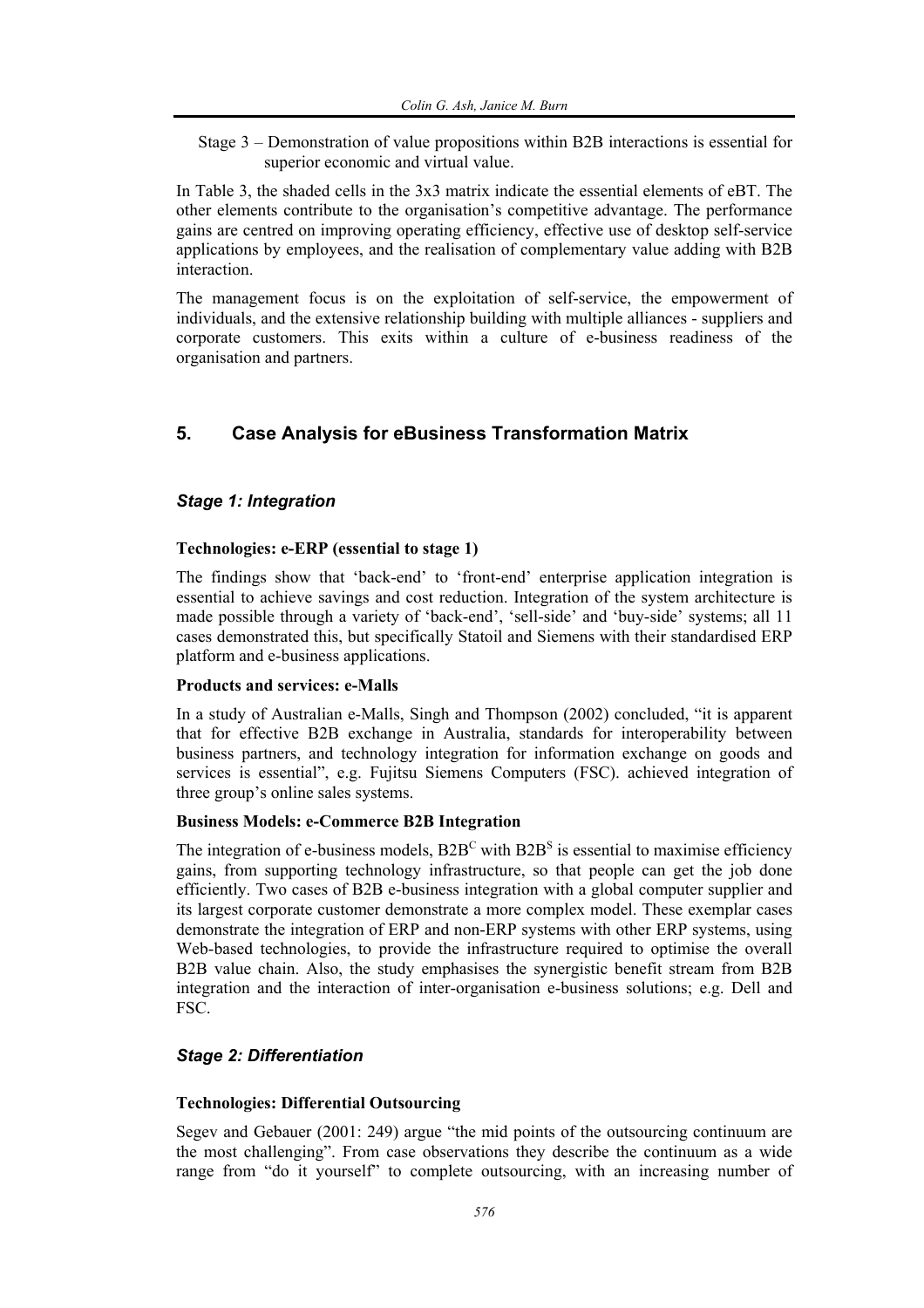possibilities. The one case study where the complete management of an e-ERP project was outsourced to an ASP, demonstrates the challenge for UNICEF to balance the loss of control against the cost of ownership where as FSC partially outsourced their online sales systems to Siemens Business Systems quite successfully.

#### **Products and services: e-Branding (essential to stage 2)**

The e-business tactics for positioning in the virtual space were to:

- differentiate between corporate customers and end consumers; e.g. UNICEF and Dell,
- deliver customised products and services using standard components; e.g. Dell and FSC,
- differentiate between brand identity and brand integrity, where "e-branding" becomes a critical issue" (Venkatraman and Henderson, 1998: 34); e.g. Bertlesmann, UNICEF, Wine Society, Dell and FSC.

#### **Business Models: e-Positioning**

Biotech and Novartis repositioned with largest corporate suppliers. FSC repositioned itself into the computer industry through e-sales. The tendency of these pioneers was to start with development of public relationship building then shift to private relationship building between suppliers and buyers. This is observed to be more than a passing phase. Further, had the product lines been high technology-based, e.g. Dell and FSC, then it is likely the level of e-business readiness would have been too low to realise and sustain a value proposition.

## *Stage 3: Demonstration of Value Propositions*

#### **Technologies: Innovative Technologies**

Halliburton's HR Intranet ERP system demonstrated a B2E value proposition. Their technology innovation was bottom-up driven and from both sides B2E and B2G of the value chain. This bottom-up approach provided a model for the company's global e-ERP infrastructure.

Employee-nat demonstrated the integration of ERP and non-ERP systems with Web technologies (Fan et al, 2000). Wine Society found problems with a lack internal expertise with implementing Web-based innovative technologies with their ERP system.

#### **Products and Services: e-Communities**

Statoil and UBS used Intranet employee self-service applications to develop a practice of industry-based e-communities. Dell has competence centres where customers can validate system design and configuration without disrupting their live computing network. These facilities act as collaborative online network to provide customers with systems design and application tuning support and allow them to test various hardware and software configurations before making a purchase decision; e.g. Dell and FSC.

#### **Business Models: e-Enterprise Model (essential to stage 3)**

A pilot approach to demonstrating a value proposition is shown in the One2One relationship formed by Dell and LSI. Also, the case emphasises the synergistic benefit stream from B2B integration, the interaction of inter-organisation e-business solutions. In the short term it may be better to adopt e-commerce implementations (e-sales and eprocurement) with new customers and suppliers. This has the capability of persuading existing customers and suppliers that are more resistant to e-business change of the win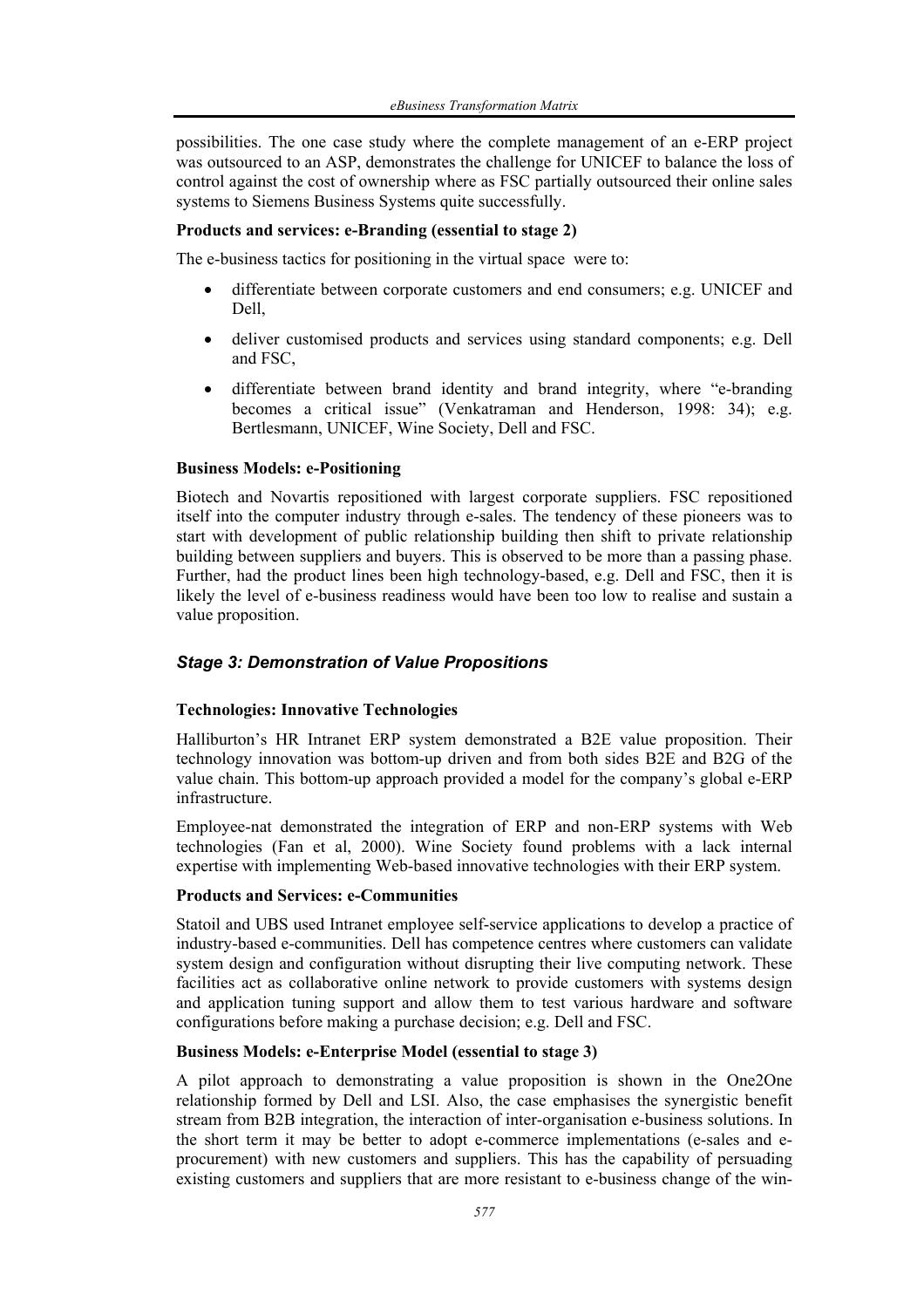win value propositions; e.g. FSC with SAP, Dell and LSI. In these two 'twin' case studies the focus was on building a One2One relationship. The creation of a 'win-win' value proposition was observed to be a model for other B2B partnering models.

Although the research findings are presented in a time frame, the eBT model should be applied as a journey not a life cycle, in which progress in the three interrelated dimensions; *integration* tempered by *differentiation*, for realising B2B *value propositions*. The related management activities progress through the exploitation of self-service, the empowerment of employees, and the e-readiness of business partners necessary for accommodating emergent change.

## **6. Management in eBusiness Transformation**

The conceptual model in Figure 5 brings together key management issues and their relationships of this study into e-business transformation. This model illustrates how change in industry practices and e-ERP developments relate to B2E, B2C and the B2B<sup>S</sup>,  $B2B^{\overline{C}}$  models. It identifies that there is an accelerated symbiotic relationship between ebusiness technologies and business improvement caused by a shift in customer demand. The arrows connecting customers, employees, suppliers indicate the business interactions through self-service, care and empowerment towards extensive relationship building with multiple alliances.



*Stage 2: care through empowerment* 

*Figure 5: Relationships Building Cycle Model from Staged Growth of e-Business* 

To realise the benefits from the symbiosis of e-ERP developments and business practice, organisations are optimising B2B models:

Stage 1 **-** To offer cheaper products with efficient service by utilising customer **self**service in  $B2B^C$ , and consumer self-service in  $B2C$ , and to procure standard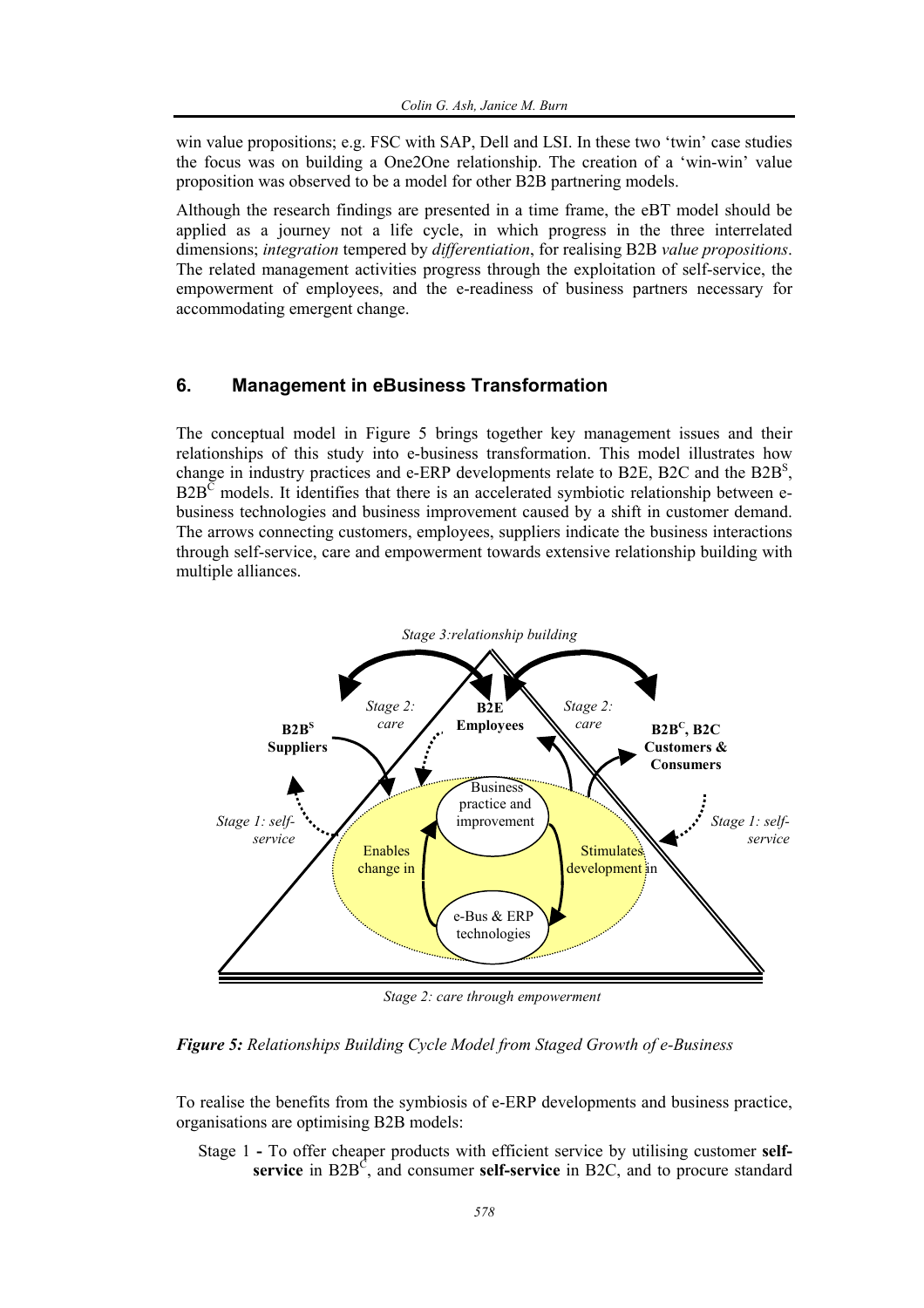materials faster through e-procurement agreements by utilising employee **self**service in B2B<sup>S</sup>.

- Stage 2 To provide customised service in B2B<sup>C</sup>, by utilising employee and supplier **empowerment** in B2E and B2BS .
- Stage 3 To generate value enhanced **alliances** through B2E, B2B<sup>C</sup> and B2B<sup>S</sup>, with all players in an e-ERP network.

In addition, Figure 5 represents a complete view of the foundations of this study; e-ERP technology, e-business practice, and multiple relationships building. One indicator of a successful comprehensive e-business implementation is the wide spread acceptance by employees of using B2B e-procurement for their own office equipment and supplies.

# **7. Outcomes and Performance Gains in eBT**

The stages of eBT classified in Table 3, are viewed as interdependent and supportive of each other as in Figure 4. This is especially so with respect to the *business focus* and the *performances objectives* where *efficiency* through employee self-service and *effectiveness* through empowerment in customer care is used to support *value adding* activities for sustained competitive advantage.

To achieve the outcomes from e-ERP projects, organisations are utilising three B2B models. They offer customers cheaper products with efficient service by exploiting selfservice in  $B2B<sup>C</sup>$  and B2C. They source materials cheaper and more efficiently through procurement agreements in  $B2B<sup>S</sup>$  and utilising employee self-service, in B2E. They now optimise processes in  $B2B<sup>S</sup>$  with  $B2B<sup>C</sup>$  for customised service by utilising employee selfservice in B2E.

#### *Outcomes and Performance Objectives*

The eBT matrix classifies the generic outcomes and performance objectives as;

- improved efficiency in decrease order times, automatic approvals to reduce costs,
- greater effectiveness means improved decision making, greater responsibilities,
- value adding refers to complementary benefits realised for all network partners, along the value chains, when doing business online (Figure 6).



*Figure 6: Criteria for eBT (matrix) Outcomes and Performance Objectives* 

Figure 6 illustrates the generic outcomes and performance gains and the relationships between them.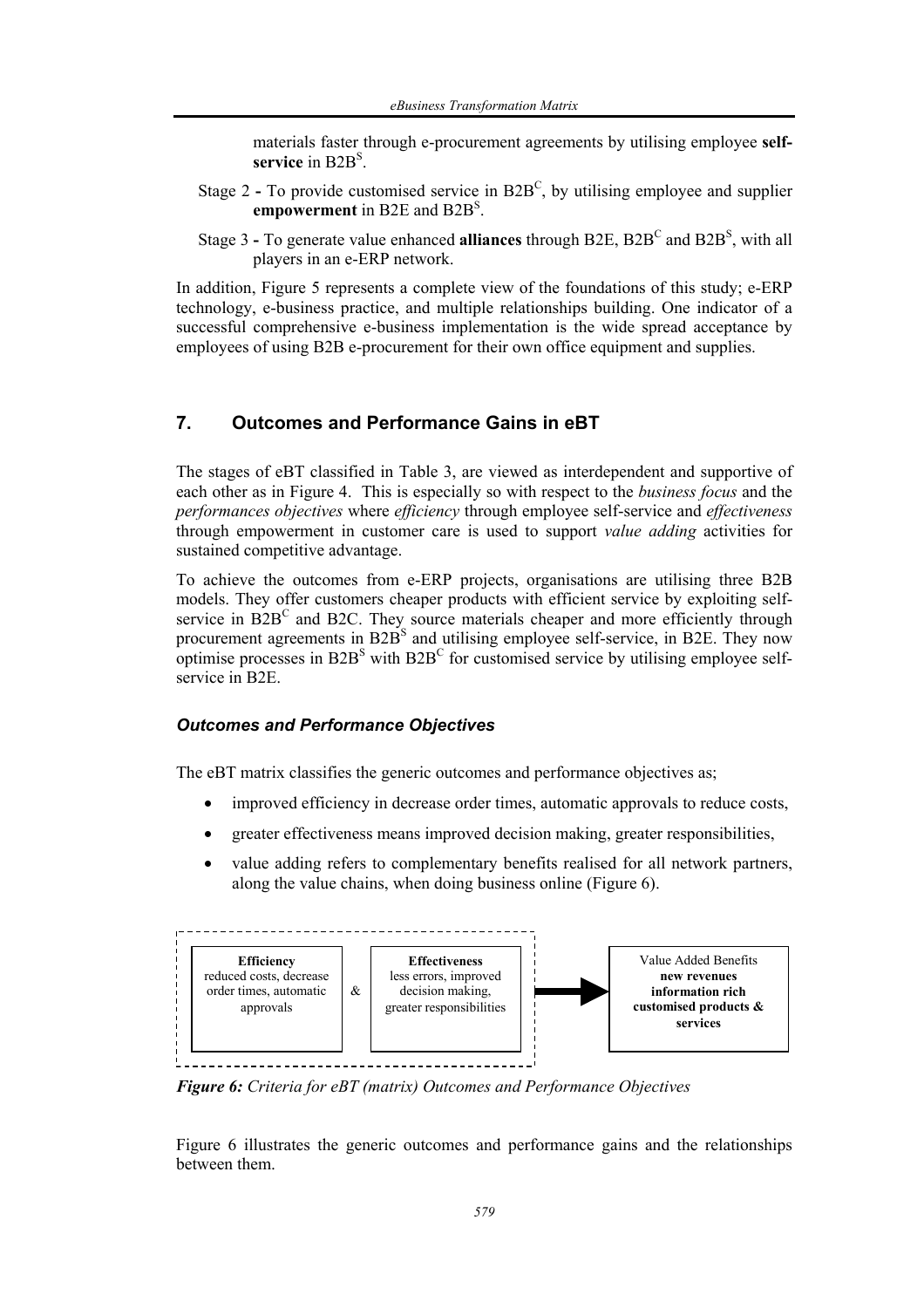The performance gains for e-procurement were achieved from two sources; cost savings, and reduced cycle time from customer access (24x7) to supplier data. These projects enabled efficiency gains from minimising of delays in customer orders, and effectiveness gains from optimising employee/staff time. The cost savings through operational efficiencies of all equipment resourcing, compare favourably to those cost savings (efficiencies) in other e-procurement case studies. However, the improvement in staff QWL appears to be from learning of new skills, understanding of processes and acceptance of new responsibilities with greater flexibility.

By taking a more holistic approach, executives can turn these facets of a company's operations into the drivers of e-business excellence. So the central task for senior managers lies in understanding what drives operational excellence in the e-ERP realm, and then committing the necessary resources (structures, training, responsibilities) to the development of the drivers.

To this end managers should assess the company's operations by looking at both the traditional and e-business measures. For example, Dell and some Siemens companies used the same internal performance measures in both e-business and traditional business operations.

## *Extended Performance Objectives from Virtual Organising*

Table 5 describes the outcomes and performance objectives, within the VOing research model as; (i) improved operating efficiency (ROI), (ii) virtual and economic value adding (EVA), and (iii) sustained innovation and growth (SIG). The latter of these three metrics of VOing proposed by Venkatraman and Henderson, (1998) extend the findings from the case studies to a measure for inter-organisation or B2B activity. This suggests a measure for successful relationships building.

|                                           | <b>Stages of Development</b>                            |                                                                                      |                                                                               |  |
|-------------------------------------------|---------------------------------------------------------|--------------------------------------------------------------------------------------|-------------------------------------------------------------------------------|--|
|                                           | 1. Unit tasks                                           | 2. Organisation                                                                      | 3. Inter-organisation                                                         |  |
| Outcomes $&$<br>Performance<br>Objectives | Improved operating<br>efficiency (ROI)                  | Virtual and economic<br>value adding (EVA)                                           | Sustained innovation<br>and growth (SIG)                                      |  |
| Examples                                  | Customer service,<br>purchasing,<br>product development | Assemble and<br>coordinate assets;<br>creating value through<br>use of digital info. | Business network to<br>design and leverage<br>interdependent<br>e-communities |  |

*Table 5: Summary Map Virtual Organising Stages of Development* 

#### *Measures of Benefits from B2B Interaction*

The benefits constructs in the first column of Table 6 are a comprehensive list of outcomes or objectives of e-business excellence. This "B2B Benefits Scorecard" was established from the case findings as recommended criteria of e-business outcomes. In addition, specific outcomes and performance gains for each type of B2B interaction cell are to be found in Table 6. The greatest benefit was found to occur through  $B2B^C$  with  $B2B<sup>S</sup>$  integration. Further, this corresponds to complementary benefits found to exist in this form of B2B partnering (see Table 4).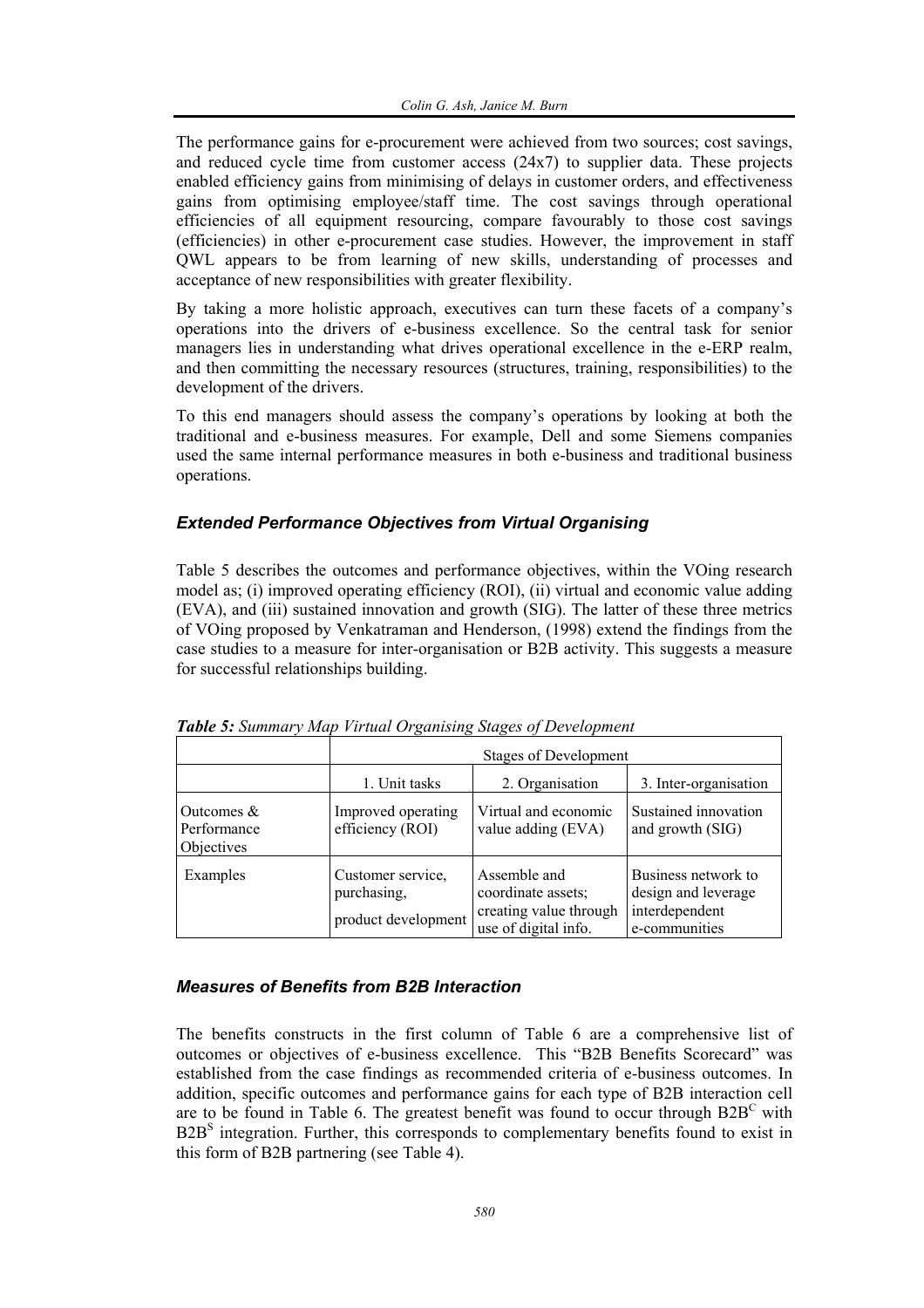| Model                         | B2E      | B2B <sup>S</sup> | $B2B^C \& (B2C)$<br>case $#$ | $B2B^C$ with $B2B^S$<br>$*case$ # |
|-------------------------------|----------|------------------|------------------------------|-----------------------------------|
| <b>Benefits</b>               | case $#$ | case $#$         |                              |                                   |
| <b>Reduce Costs</b>           | 1        | 5, 6, 8, 9       | 10, (3, 4)                   | 10, 11                            |
| <b>Efficient Service</b>      | 2, 7     | 5, 6, 8, 9       | 10, (3, 4)                   | 10, 11                            |
| <b>Shared Services</b>        | 1, 2, 7  | 5, 6, 8, 9       | 10                           | 10, 11                            |
| <b>Revenue Generation</b>     |          | 8                | 10, (3, 4)                   | 10, 11                            |
| <b>Quality of work life</b>   | 1, 2, 7  | 5, 8             |                              | 10, 11                            |
| <b>Process Improvement</b>    |          | 5, 6, 8, 9       |                              | 10, 11                            |
| <b>Customised service</b>     |          |                  |                              | 10, 11                            |
| <b>Relationships Building</b> |          | 5, 6, 8          | 10, (4)                      | 10, 11                            |

*Table 6: B2B Benefits Scorecard* 

The real savings from integration of B2B back-end and front-end integration requires a dual approach (Perez; 1999: 53).

- inside-out optimisation of business processes witnessed by early adopters,
- outside-in optimisation of business processes driven by customer and supplier relationship management (CRM) and (SRM).

To realise the superior benefits the following critical factors were found to apply; (i) continuous improvement of the quality of the Web interface from the end-user's perspective, (ii) formalise an agreement with partners on a common IT platform, (iii) standardise purchasing agreements with suppliers, and (iv) communicate the business strategy to employees.

# **8. Conclusions**

A new conceptual framework of e-business transformation (eBT) demonstrates the stages of growth, in which improvement is along the three dimensions of business activity; *integration* is tempered by *differentiation*, for realising B2B *value propositions*. It identifies the antecedents of successful of e-business implementations within ERP environments (e-ERP). As a final research model of e-ERP phenomena it represents a triangulation of three interdependent research models; virtual organizing through e-ERP, e-business change with critical success factors and facilitators, and complementary benefits from B2B interaction. Each model exhibits attributes that have varying influences at different stages of e-business implementation.

The eBT model is essentially a diagnostic tool for identifying factors that contribute to success from adopting new e-business models. It is not seen as a prognostic tool. It specifically explores all areas related to the successful learning organisation where the key issues remain as people oriented organisational issues. The focus of management evolves through self-service, care and empowerment towards extensive relationship building with multiple alliances.

The proposed model of e-business transformation (eBT) can be used as a detailed criterion to direct and evaluate progress in the virtual space for traditional organisations or new entrants. The nature and value of the model is based on a set of exemplar SAP-